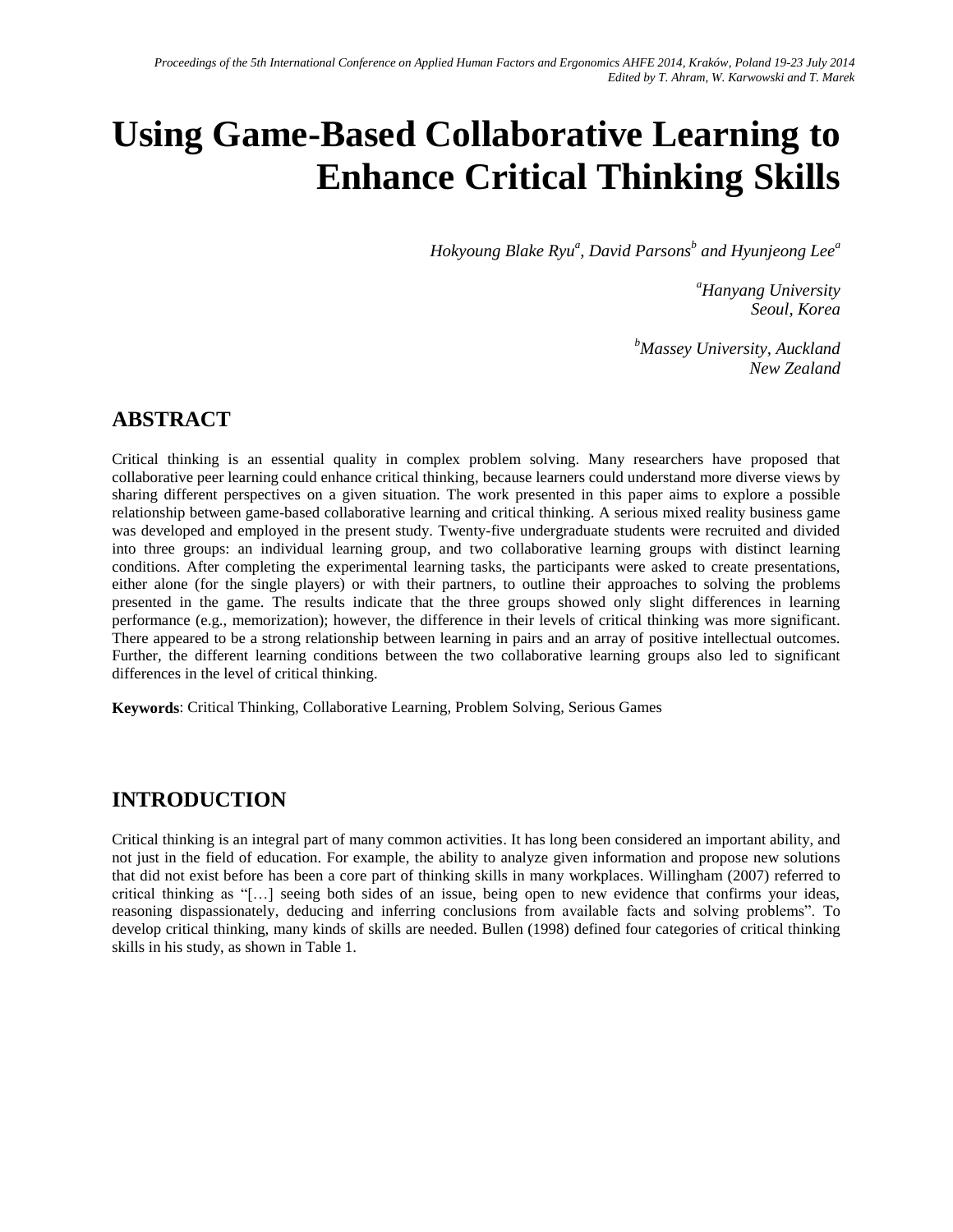| Skill                                       | <b>Description</b>                                                                                                                                                                                                                                                                                        |  |
|---------------------------------------------|-----------------------------------------------------------------------------------------------------------------------------------------------------------------------------------------------------------------------------------------------------------------------------------------------------------|--|
| Clarification                               | The attempt to appraise and understand the exact nature of the problem, issue, or<br>dilemma. This includes attempting to understand different points of view on an<br>issue.                                                                                                                             |  |
| Assessing evidence                          | In order to establish a sound basis for inferences, the evidence used to support<br>those inferences must be assessed. This involves judging the credibility of sources<br>of information and making and judging the credibility of observations.                                                         |  |
| Making and judging<br>inferences            | Inductive and deductive inferences and value judgments are involved in making a<br>decision about what to believe or do. Critical thinking involves the ability to<br>judge the soundness of inferences and to make good inferences. Using evidence<br>to support arguments is included in this category. |  |
| Using appropriate strategies<br>and tactics | Critical thinking is not a matter of following steps or procedures, but some<br>strategies or heuristics can be useful in guiding thinking                                                                                                                                                                |  |

#### Table 1: Critical thinking skills (Bullen, 1998)

Collaborative learning has been proposed as one way to enhance critical thinking. According to Dillenbourg (1999), collaborative learning can be defined as "[…] a situation in which two or more people learn something together." Interacting with other people in collaborative learning is thus different from individual learning in all of the four aspects of critical thinking described in Table 1. Gokhale (1995) suggested that collaborative learning could enhance the development of critical thinking through the process of evaluating, discussing and clarifying a partner's thinking, in conjunction with externalising one's own thinking process to the partner.

Numerous studies have shown the positive relationship between collaborative learning and critical thinking. However, most research on collaborative learning has been conducted through an examination of its effects on the individual setting (Dillenbourg, 1999), by which an individual learns something independently, and collaborates later to discover some things they have missed. The ability of collaborative learning to enhance critical thinking skills has thus been largely tested in a traditional multiple-choice setting. In contrast, Ku (2009) demonstrated that open-ended problems seem more appropriate for evaluating the level of critical thinking, by allowing people to demonstrate their own thinking more flexibly.

## **Frameworks for the Evaluation of Learners' Thought Processes**

Hew and Cheung (2005) proposed a generic framework to evaluate the quality of a learner's thinking skills. In their study, students' thinking processes were divided into two types: *surface thinking* and *in-depth thinking*. In surface thinking, learners tend to use ideas or concepts that have already been presented in the learning material when proposing their own solutions. According to Hew and Cheung (2005), surface thinking is revealed by (1) using given learning materials without advancing one's own ideas (2) repeating what has been said or learned without adding new elements (3) proposing several solutions but refraining from deciding on the most suitable one. By comparison, with in-depth thinking, learners are more likely to create new information from collected data, and develop new strategies with wide and diverse interpretations (Hew & Cheung, 2005).

## **How to Measure Critical Thinking in Collaborative Learning**

According to Gokhale (1995), collaborative learning can enhance critical thinking skills through evaluating, discussing and clarifying a partner's thinking and, at the same time, revealing one's own thinking processes to the partner. These are common views about the relationship between collaborative learning and critical thinking. However, most of the previous studies have been carried out by using multiple-choice formats or questionnaires, and little has been done with qualitative analysis (e.g., the California Critical Thinking Skills Test (CCTST)).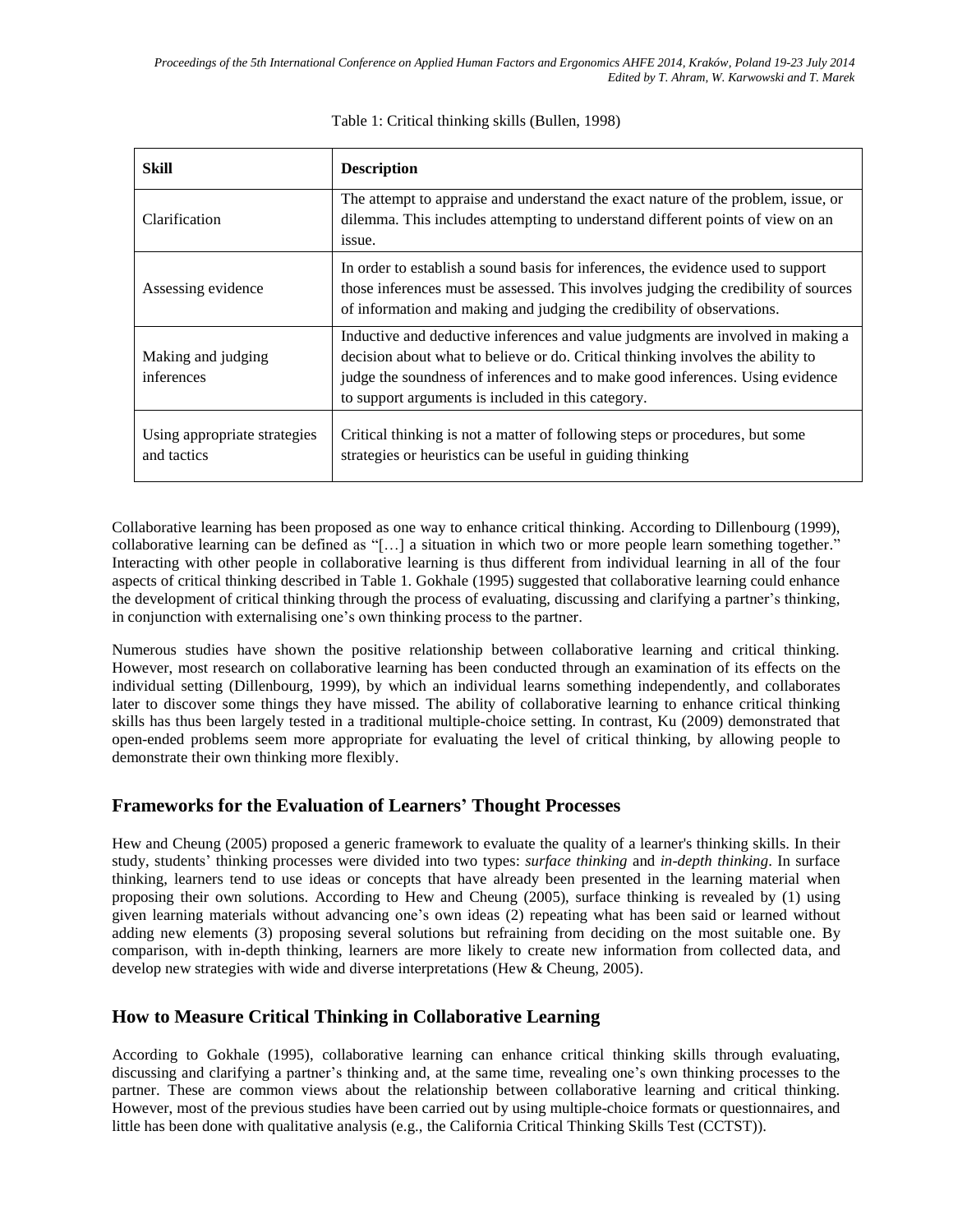When it comes to qualitative analysis, content analysis has been widely applied to uncover critical thinking indicators in collaborative learning. In particular, Henri (1989) explains about two types of messages (independent and interactive) that come into play when interacting with a partner. Independent messages cover the topic of discussion, but there are no implicit or explicit references to any other messages. Interactive messages, on the other hand, respond to and elaborate on others' messages. Such interactive messages could convert surface thinking into in-depth thinking during collaborative learning, and this could enhance critical thinking.

In the present study, when evaluating critical thinking, we applied content analysis. The main point of content analysis is to analyze the conversation that takes place during the learning process (however, the learning outcome also needs to be considered through other quantitative analysis methods), by which we try to uncover differences in performance between single players (individual learning) and pair-players (collaborative learning) when measuring critical thinking in decision-making situations.

# **RESEARCH QUESTION**

The main research question addressed in this study was: Is there a difference between individual learning and collaborative learning with respect to demonstrating critical thinking skills?

# **EXPERIMENTAL DESIGN**

## **Participants**

The study evaluated critical thinking through a mobile game modeled on a real world business situation. Twentyfive undergraduate students majoring in Industrial Engineering at Hanyang University participated in the experiment. They had similar prior knowledge levels. Participants were randomly assigned to one of three groups:

- Group 1: Individual learning group with single player mode
- Group 2: Collaborative learning group with pair-player mode
- Group 3: Collaborative learning group with two single player modes

#### **Materials**

 $\overline{a}$ 

#### (A) "Kiwi MobileSim"

A serious business mobile game, "Kiwi MobileSim", was used for the present study. It was designed based upon location-aware and mixed reality technology. The purpose of the game is to recognize each department's<sup>1</sup> position in a virtual company (Kiwi Mobile) and identify the problems or issues the company is facing. In the game, players have to move around a specified area separately using the direction view in Figure 1(a), in order to find specific locations that provide information for them. When players arrive at a given location, an interview video file begins to play automatically (Figure 1(b)). After viewing the video, players can gather extra information by asking experts in the mobile game and searching for artifacts around the location (Figure 1(c)).

There were a total of five locations that players had to visit for their learning about a simulated business situation. In the single player mode (group 1), the player individually visits all the locations. In the pair-player mode (group 2), each player visits only four departments; one player does not receive information about the Marketing Department, and the other one does not receive information about the R&D Department. In the two single player mode (group 3), both players visit all the locations together. We intentionally designed the game setting like this in order to examine how well participants would collaborate with their partners, to see how sharing the missing information triggers their collaborative process.

<sup>&</sup>lt;sup>1</sup> Assembly Department, R&D Department, Marketing Department, Quality Assurance Department, and CEO's office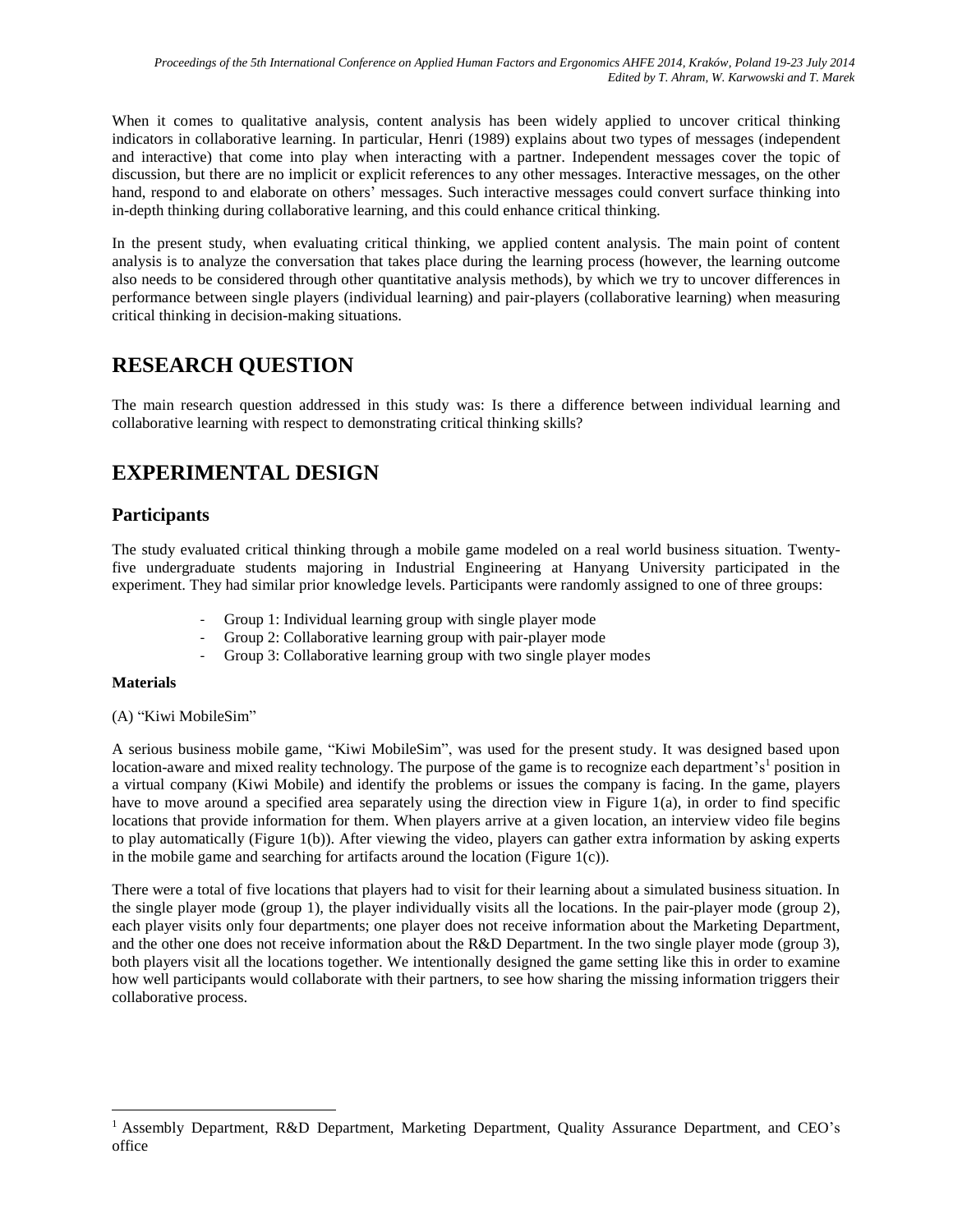

Figure 1. Mobile game "Kiwi MobileSim"

#### (B) Presentation Files

Critical thinking is processed by a learner's basic situational understanding of the learning material. By introducing an intentional step focused on the learner's basic situational understanding, we expect that the participants would recall and organize their basic situational understanding before moving on to the next step of evaluating their critical thinking level. This experimental setting would encourage our participating learners in both individual learning and collaborative learning groups to be critical thinkers.

To identify basic situational understanding, a reference for how well participants learned by using the mobile business game, the participants were asked to write down the information that they got from each business department (Figure 2(a))

To identify critical thinking levels and observe the differences between groups, we asked the participants, "If you think some departments have some relationships between them, link them and write down the specific reasons why you have linked them". (Figure 2(b)).

#### **Procedure**

The experiment consisted of two parts. In the first part, the participants played "Kiwi MobileSim" for about 30 minutes. In the following 30 minutes, they were required to create presentations to evaluate their memorization and critical thinking levels. When evaluating memorization, the main experimental task consisted of writing down information about each department's situation in detail, while the critical thinking part consisted of linking the related departments and providing reasons for this thinking. Group 1, the individual learning group, made the presentation file alone, while Group 2 and 3, the collaborative learning groups, made the presentation file together in their pairs. Apart from this, the remaining conditions during the experimental procedure were identical for all groups.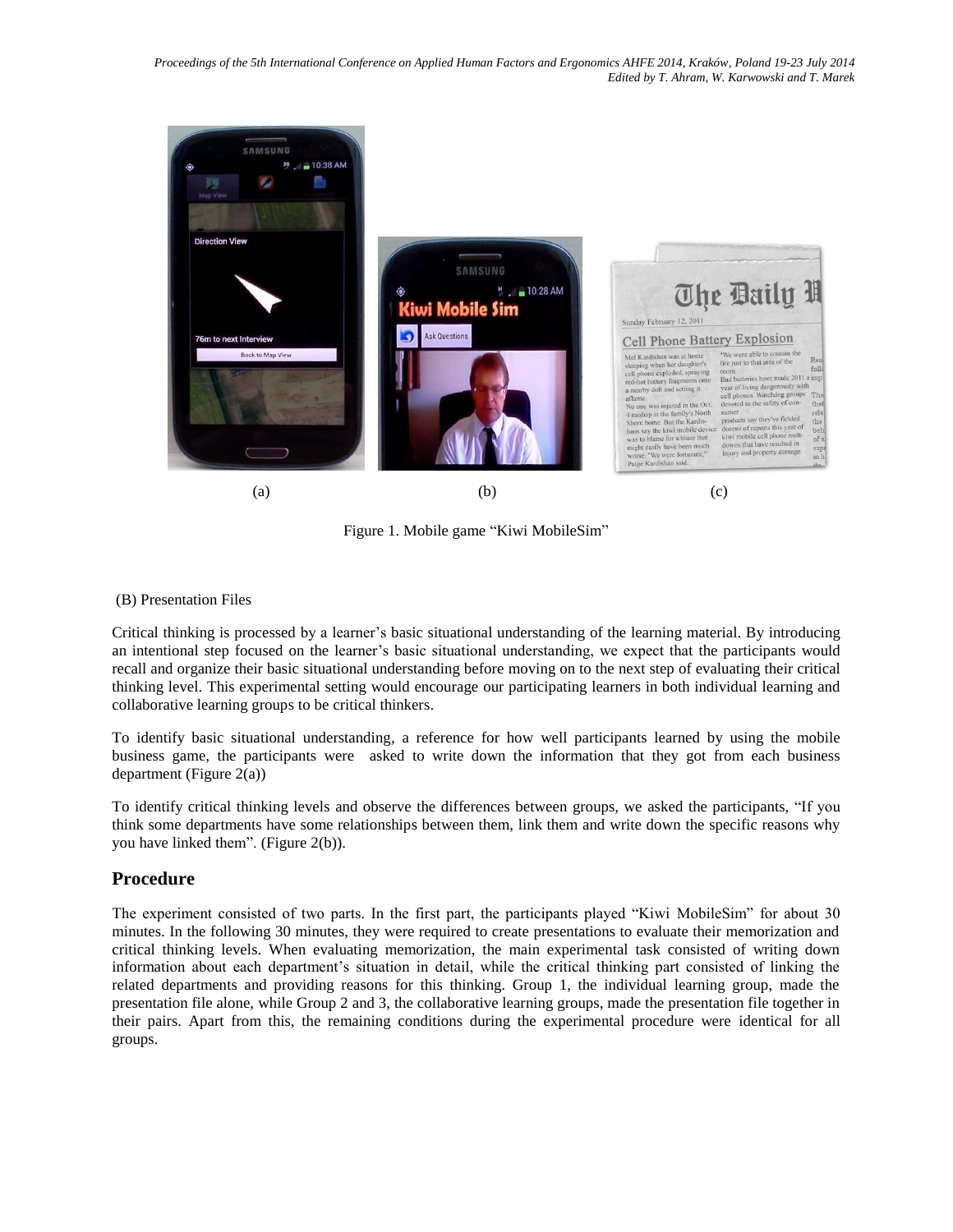*Proceedings of the 5th International Conference on Applied Human Factors and Ergonomics AHFE 2014, Kraków, Poland 19-23 July 2014 Edited by T. Ahram, W. Karwowski and T. Marek*



Figure 2. Presentation files to evaluate memorization and critical thinking levels

## **RESULTS**

#### **Evaluating Basic Understanding Level**

Through this step, we identified that all three groups had a solid understanding of the main departments' situations. However, there were slight differences among the three groups with respect to their representation of this information. The individual learning members (Group 1) tended to write more specifically compared to the collaborative learning members (Groups 2 and 3). For example, concerning the marketing department, one of the additional learning materials was a product brochure from Kiwi mobile (Figure 3). Most of the individual learners listed each product line one by one, *"1) Silver line 2) 4D line 3) Basic line 4) Business line",* while the collaborative learning groups tried to write down the information in a more simple, summary format, including their own interpretations of the artifacts, for example, *"There are many product lines for targeting a wide range of markets and diverse age groups"*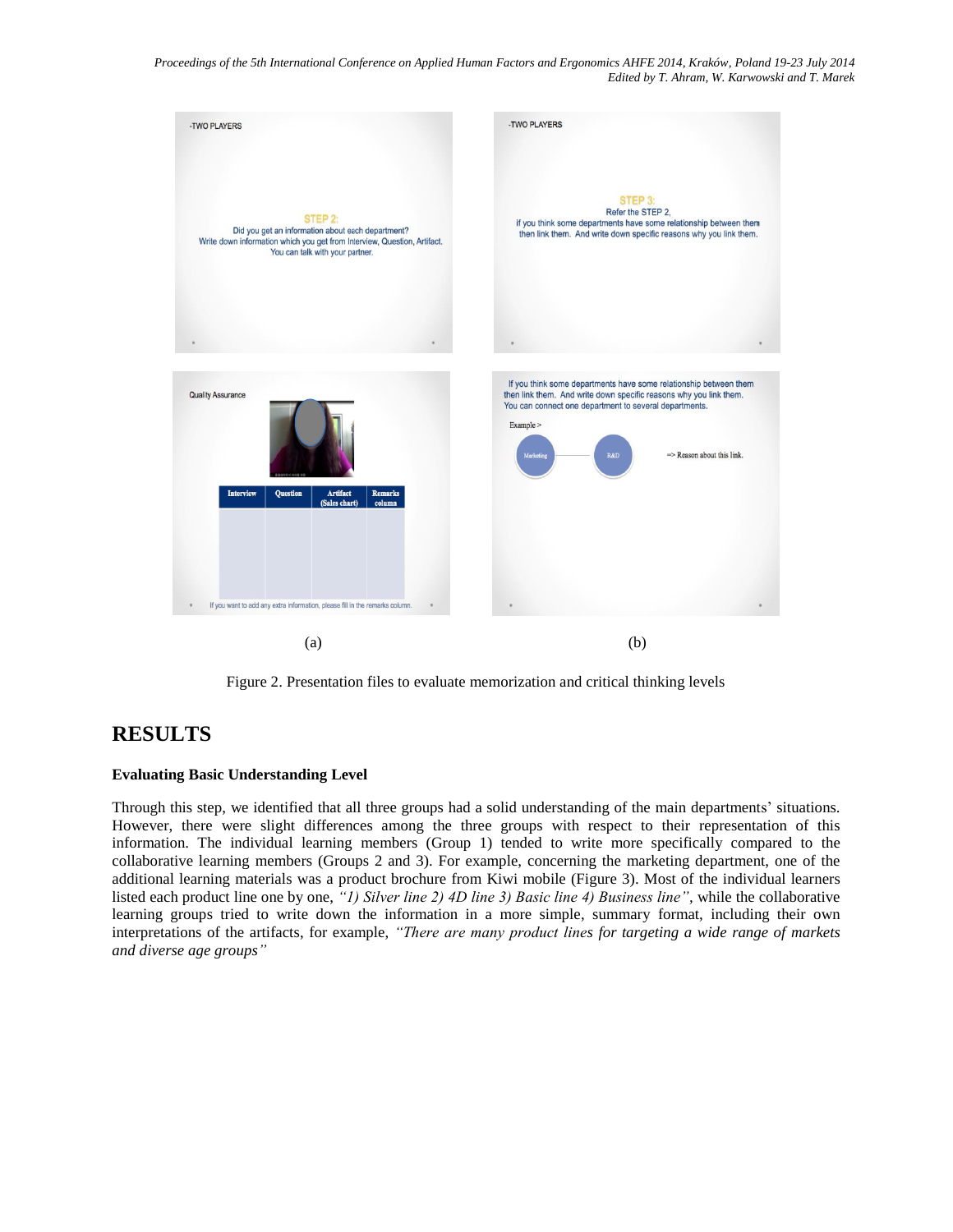*Proceedings of the 5th International Conference on Applied Human Factors and Ergonomics AHFE 2014, Kraków, Poland 19-23 July 2014 Edited by T. Ahram, W. Karwowski and T. Marek*



Figure 3. Product brochure of the marketing department

## **Critical Thinking Level**

As to surface thinking, our participants usually illustrated simple organizational structures (such as single links with other departments (Figure 4(a)), using ideas or proposing solutions based on the given learning materials. There are no new ideas in their presentation files. However, with in-depth thinking, some participants explained the corporate situations using complex links (Figure 4b)) rather than single links, and also proposed solutions that considered wider perspectives not referred to in the learning material.



Figure 4. Presentation files of Group 1 and Group 2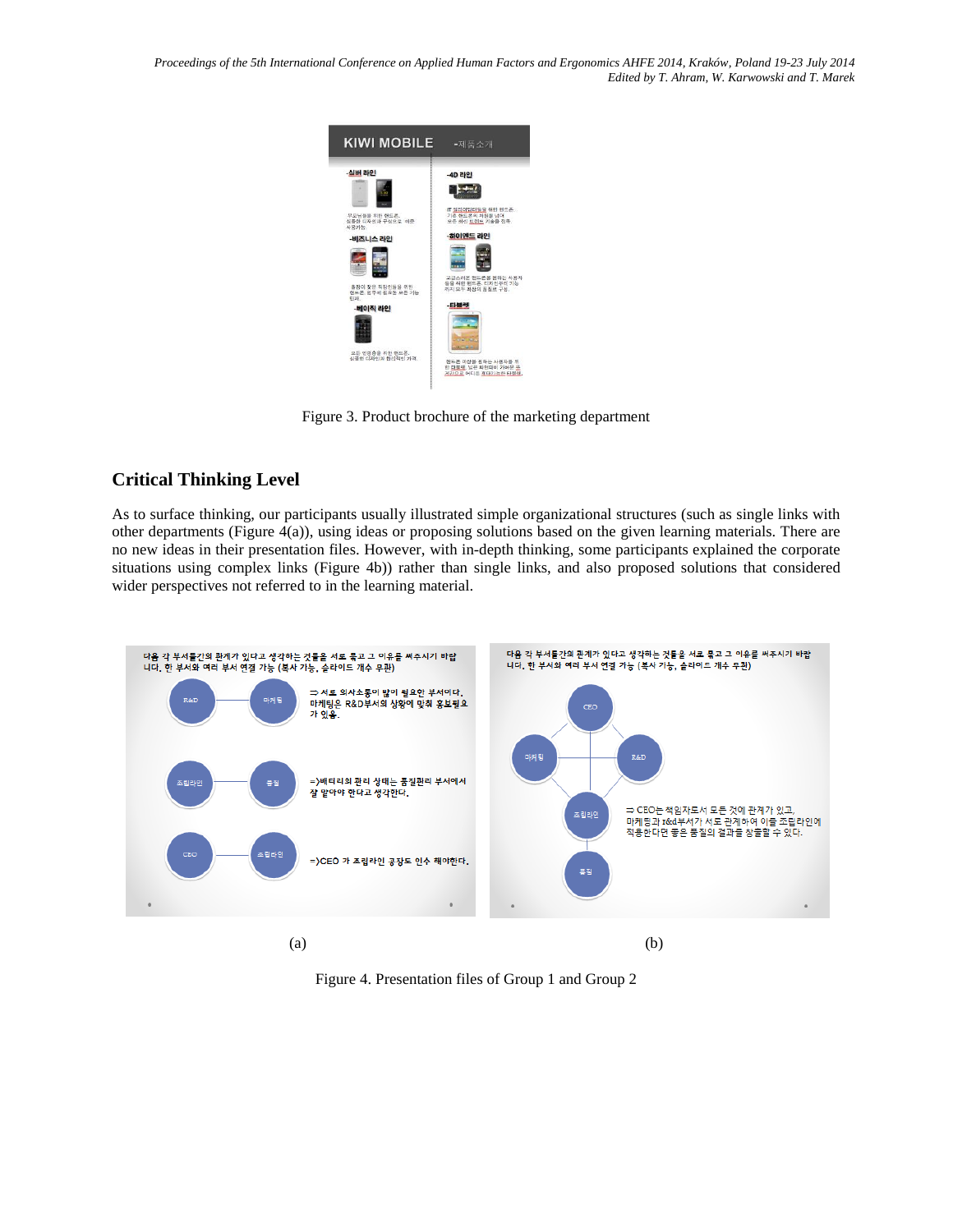|                           |                                     | Performance test with<br>surface thinking $#$ of<br>teams) | Performance test with<br>surface thinking $+$<br>In-depth thinking (#<br>of teams) |
|---------------------------|-------------------------------------|------------------------------------------------------------|------------------------------------------------------------------------------------|
| Individual<br>Learning    | Group 1<br>(Single player mode)     | 4(2)                                                       |                                                                                    |
| Collaborative<br>Learning | Group 2<br>(Pair-player mode)       |                                                            | 4                                                                                  |
|                           | Group 3<br>(Two single player mode) | 3(2)                                                       |                                                                                    |

Table 2: Results of critical thinking levels in surface and in-depth thinking

Table 2 illustrates the overall results of this study. In Group 1, only one outcome was evaluated as being the output of in-depth thinking, while four outcomes of Group 2 and two of Group 3 were evaluated as such. Through this result, we could identify that the collaborative learning groups were thinking more critically, especially when faced with deficient information.

More interestingly, among the teams whose learning output was evaluated as surface thinking, two teams of Group 3 and two participants of Group 1 provided the identical learning output (Figure 5). Among the two types of messages – interactive and independent – we thus infer that independent messages were conveyed between team members in Group 3, while more interactive messages were conveyed between Group 2 members. Relatively less information made team members more collaborative.

The results revealed that 7 in-depth thinking teams were also able to process surface thinking. When comparing Groups 1 and 2, Group  $2 (= 4)$  outperformed Group  $1 (= 1)$  in terms of in-depth thinking. Comparing Groups 1 and Group 3, however, there seems to be no difference in either surface thinking (4 vs. 3) or in-depth thinking (1 vs. 2). A closer investigation indicates that the performance produced by the two surface thinking teams in Group 1 are identical to that provided by the two surface thinking teams in Group 3 (Figure 4). A plausible explanation could be that simply grouping individual learners with full information does not in itself guarantee effective in-depth thinking in collaborative learning.

Group 2 (= 4) outperformed Group 3 (= 2) on the measure of in-depth thinking. Although Group 2 did not have full information from their learning materials compared to Group 3, Group 2 might have better grounds for collaboration due to their pair-player mode. On the other hand, although Group 3 teams acted in a collaborative learning mode, they might have less motivation for in-depth thinking compared to Group 2.



Figure 5. Presentation files from Group 1 and Group 3